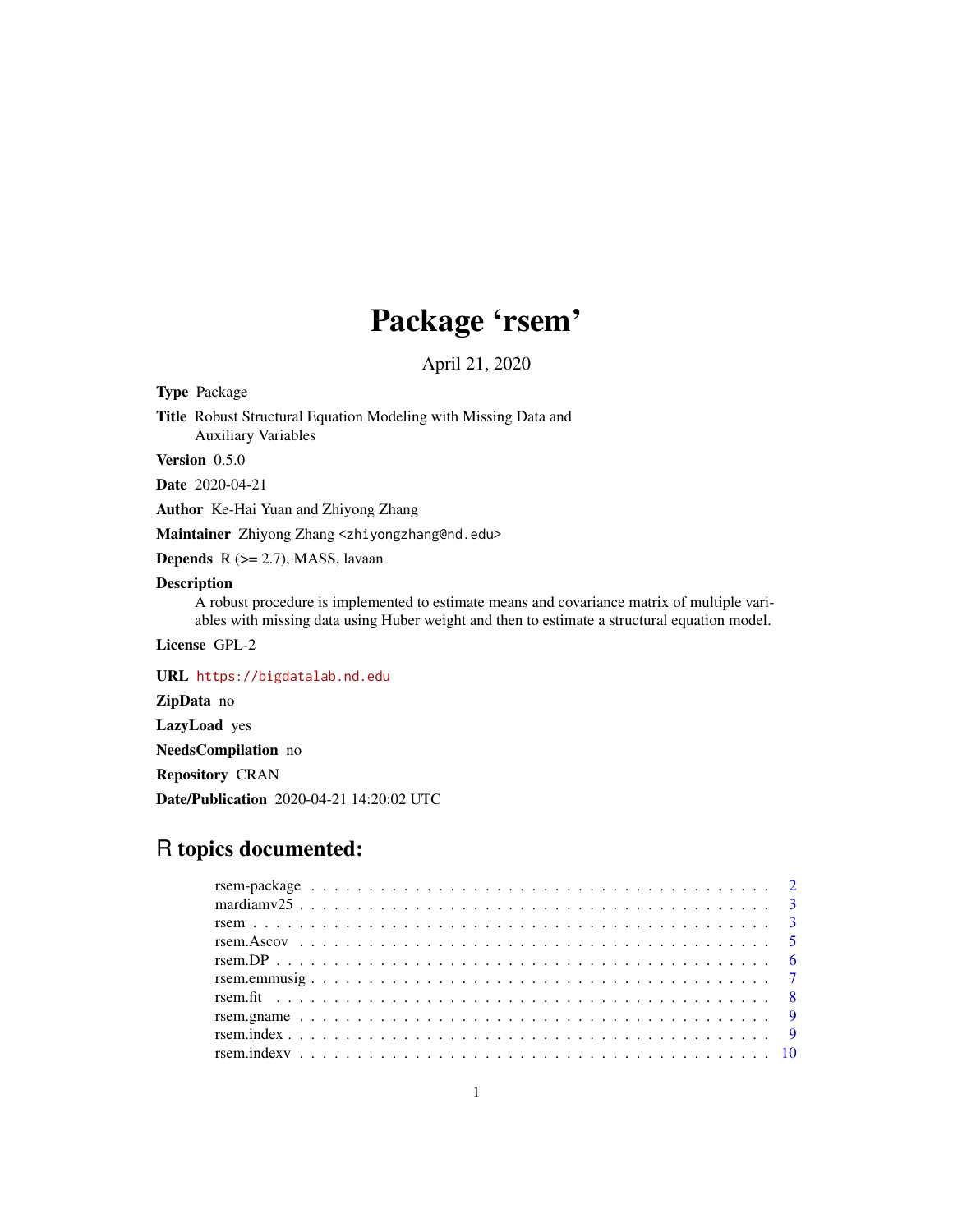#### <span id="page-1-0"></span>2 rsem-package

| Index | 24 |
|-------|----|
|       |    |
|       |    |
|       |    |
|       |    |
|       |    |
|       |    |
|       |    |
|       |    |
|       |    |
|       |    |
|       |    |
|       |    |
|       |    |
|       |    |

rsem-package *Robust Structural Equation Modeling with Missing Data and Auxiliary*

#### Description

This package estimates means and covariance matrix of multiple variables with missing data using Huber weight and then estimates a SEM model using either lavaan or EQS.

#### Details

| Package:  | rsem       |
|-----------|------------|
| Type:     | Package    |
| Version:  | 0.4.3      |
| Date:     | 2010-12-27 |
| License:  | $GPL-2$    |
| LazyLoad: | yes        |

#### Author(s)

Ke-Hai Yuan and Zhiyong Zhang Maintainer: Zhiyong Zhang <zhiyongzhang@nd.edu>

#### References

Ke-Hai Yuan and Zhiyong Zhang (2011) Robust Structural Equation Modeling with Missing Data and Auxiliary Variables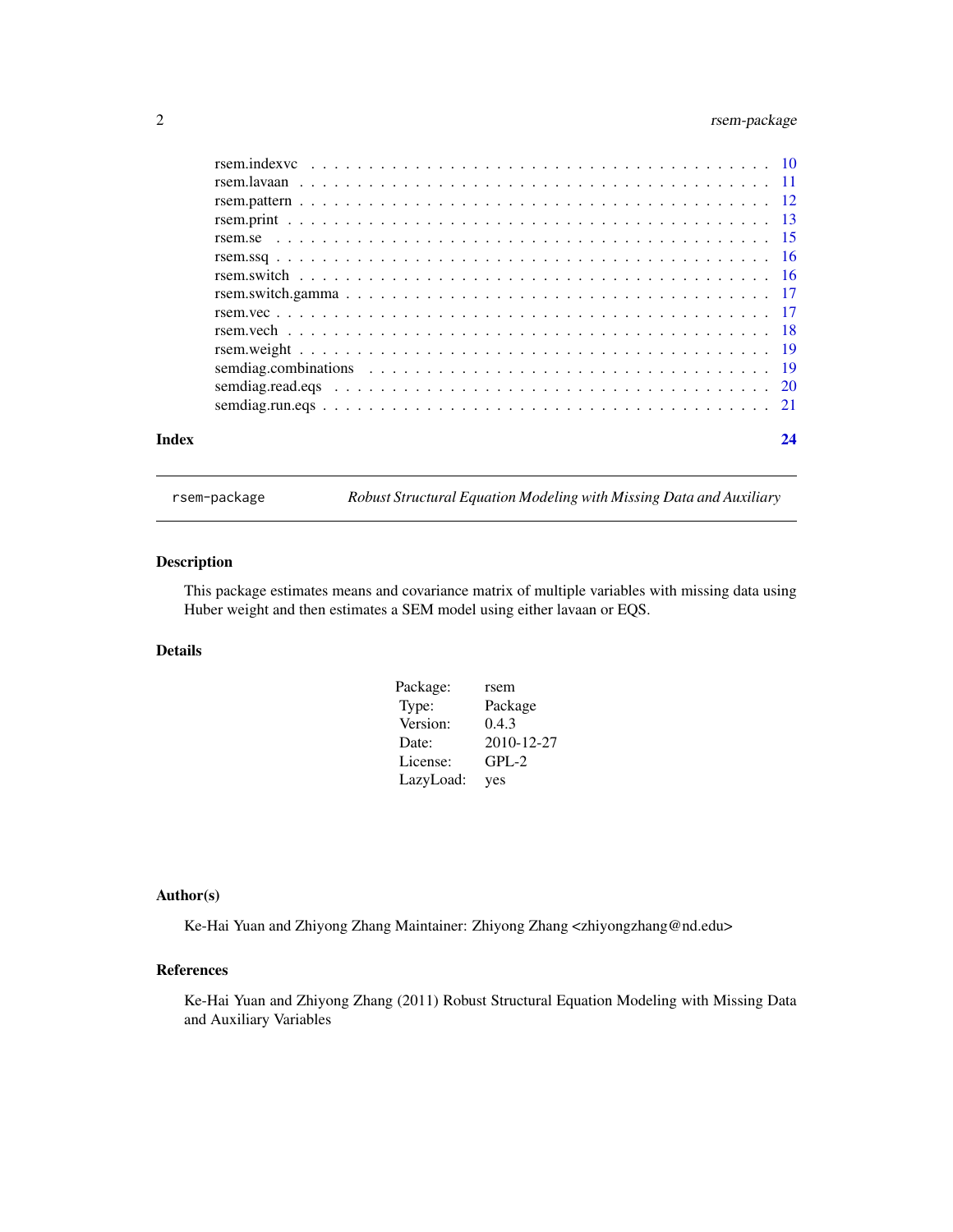<span id="page-2-0"></span>

mardiamv25: Original data

mardiamv25\_contaminated: Contaminated data with outliers

#### Usage

data(mardiamv25) data(mardiamv25\_contaminated)

rsem *The main function for robust SEM analysis*

#### Description

This is the function to carry out all analysis.

#### Usage

```
rsem(dset, select, EQSmodel, moment=TRUE, varphi=.1, st='i', max.it=1000,
eqsdata='data.txt', eqsweight='weight.txt', EQSpgm="C:/Progra~1/EQS61/WINEQS.EXE",
serial="1234")
```

| dset      | A data matrix or a data frame                                                                                                                            |
|-----------|----------------------------------------------------------------------------------------------------------------------------------------------------------|
| select    | Variables to be seleted for SEM analysis. If omitted, all variables in the data set<br>will be used.                                                     |
| moment    | With mean structure. For covariance only, set moment=FALSE.                                                                                              |
| EOSmodel  | The input file for EQS. If omitted, only the first-stage analysis will be conducted.                                                                     |
| varphi    | Proportion of data to be down-weighted. Default is 0.1.                                                                                                  |
| max.it    | Maximum number of iterations for EM. Default is 1000                                                                                                     |
| st        | Starting values for EM algorithm. The default is 0 for mean and I for covariance.<br>Alternative, the starting values can be estimated according to MCD. |
| egsdata   | Data file name used in EQS                                                                                                                               |
| egsweight | File name for weight matrix                                                                                                                              |
| EQSpgm    | The path to the installed EQS program                                                                                                                    |
| serial    | The serial no of EOS                                                                                                                                     |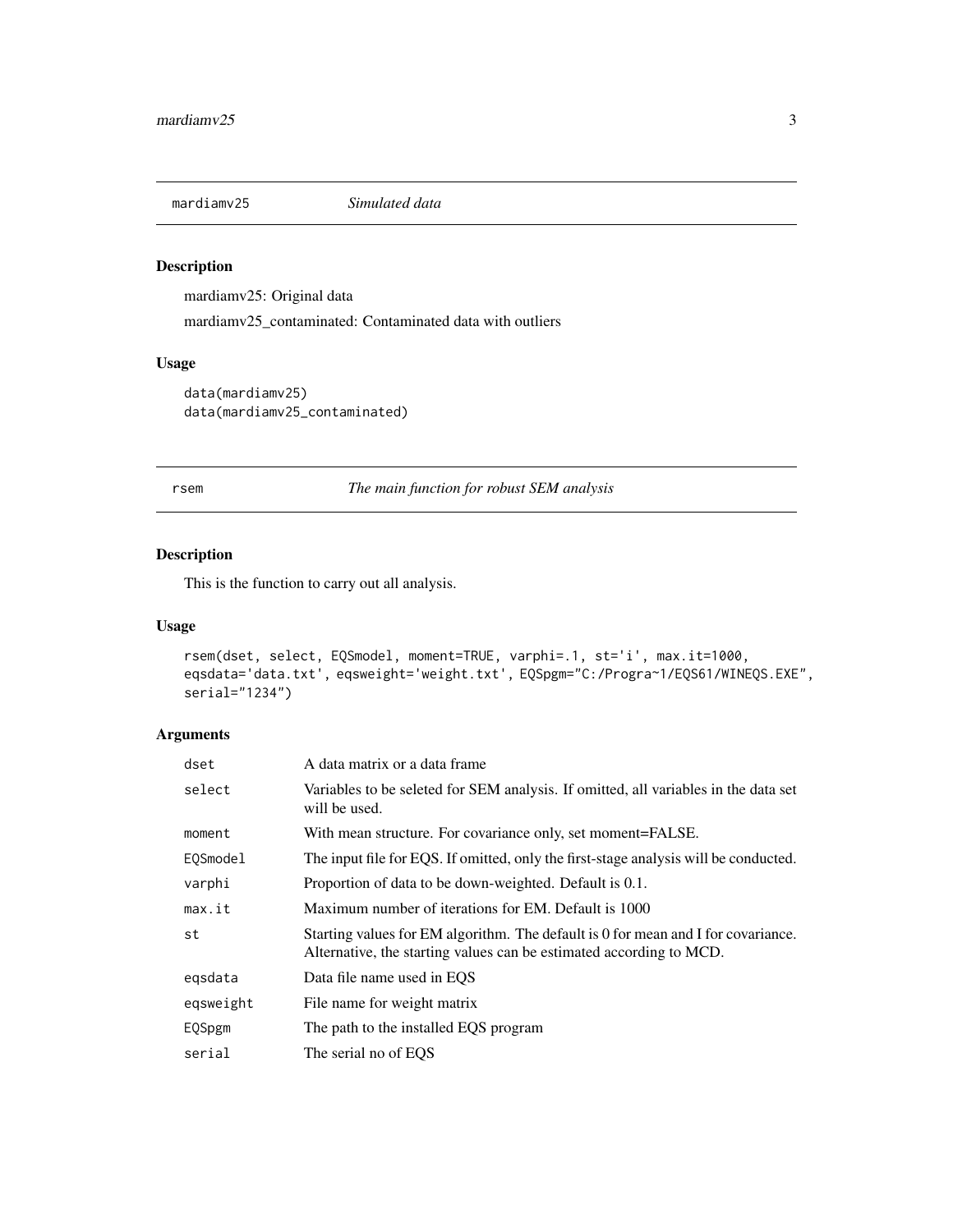#### <span id="page-3-0"></span>Details

This function will run the robust analysis and output results.

#### Value

If EQSmodel is not supplied

| sem                      | Information for SEM analysis including estimated means, covariance matrix and<br>their sandwich type covariance matrix in the order of mean first and then covari-<br>ance matrix. |
|--------------------------|------------------------------------------------------------------------------------------------------------------------------------------------------------------------------------|
| misinfo                  | Information related to missing data pattern                                                                                                                                        |
| em                       | Results from expectation robust algorithm                                                                                                                                          |
| ascov                    | Covariance matrix                                                                                                                                                                  |
| If EQSmodel is supplied, |                                                                                                                                                                                    |
| sem                      | Information for SEM analysis including estimated means, covariance matrix and<br>their sandwich type covariance matrix according to the requirement of EQS.                        |
|                          | In addition, the following model parameters are from EQS                                                                                                                           |
|                          |                                                                                                                                                                                    |

| fit.stat | Fit indices and associated p-values |
|----------|-------------------------------------|
| para     | Parameter estimates                 |
| egs      | All information from REOS           |

#### Author(s)

Ke-Hai Yuan and Zhiyong Zhang

#### References

Ke-Hai Yuan and Zhiyong Zhang (2011) Robust Structural Equation Modeling with Missing Data and Auxiliary Variables

#### See Also

[rsem.pattern](#page-11-1), [rsem.emmusig](#page-6-1), [rsem.Ascov](#page-4-1)

#### Examples

```
## Not run:
## an example
## to use eqs, first load the package semdiag
library(semdiag)
data(mardiamv25)
analysis<-rsem(mardiamv25, c(1,2,4,5), 'eqsinput.eqs')
```
## End(Not run)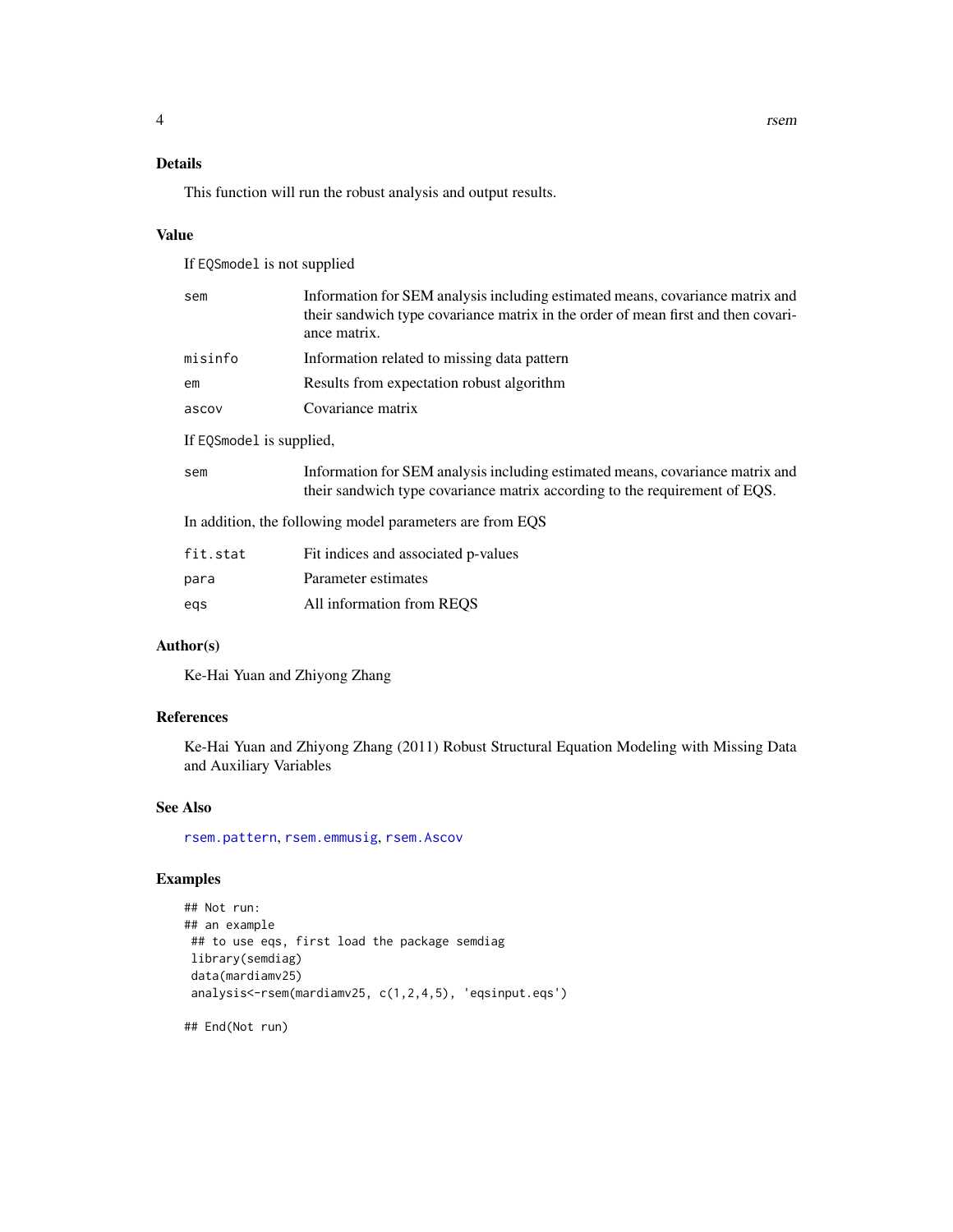<span id="page-4-1"></span><span id="page-4-0"></span>

Returns the sandwich type covariance matrix. This function is not intended to use seperately from the rsem.emmusig function.

#### Usage

```
rsem.Ascov(xpattern, musig, varphi=.1)
```
#### Arguments

| xpattern | Missing data pattern output from rsem. pattern.         |
|----------|---------------------------------------------------------|
| musig    | Robust mean and covariance matrix from rsem, emmusig    |
| varphi   | Proportion of data to be down-weighted. Default is 0.1. |

#### Details

Data should be a matrix. To change a data frame to a matrix, using data.matrix $(x)$ .

#### Value

| Abeta | A matrix                        |
|-------|---------------------------------|
| Bbeta | B matrix                        |
| Gamma | Sandwich type covariance matrix |

#### Author(s)

Ke-Hai Yuan and Zhiyong Zhang

#### References

Ke-Hai Yuan and Zhiyong Zhang (2011) Robust Structural Equation Modeling with Missing Data and Auxiliary Variables

#### See Also

[rsem.emmusig](#page-6-1)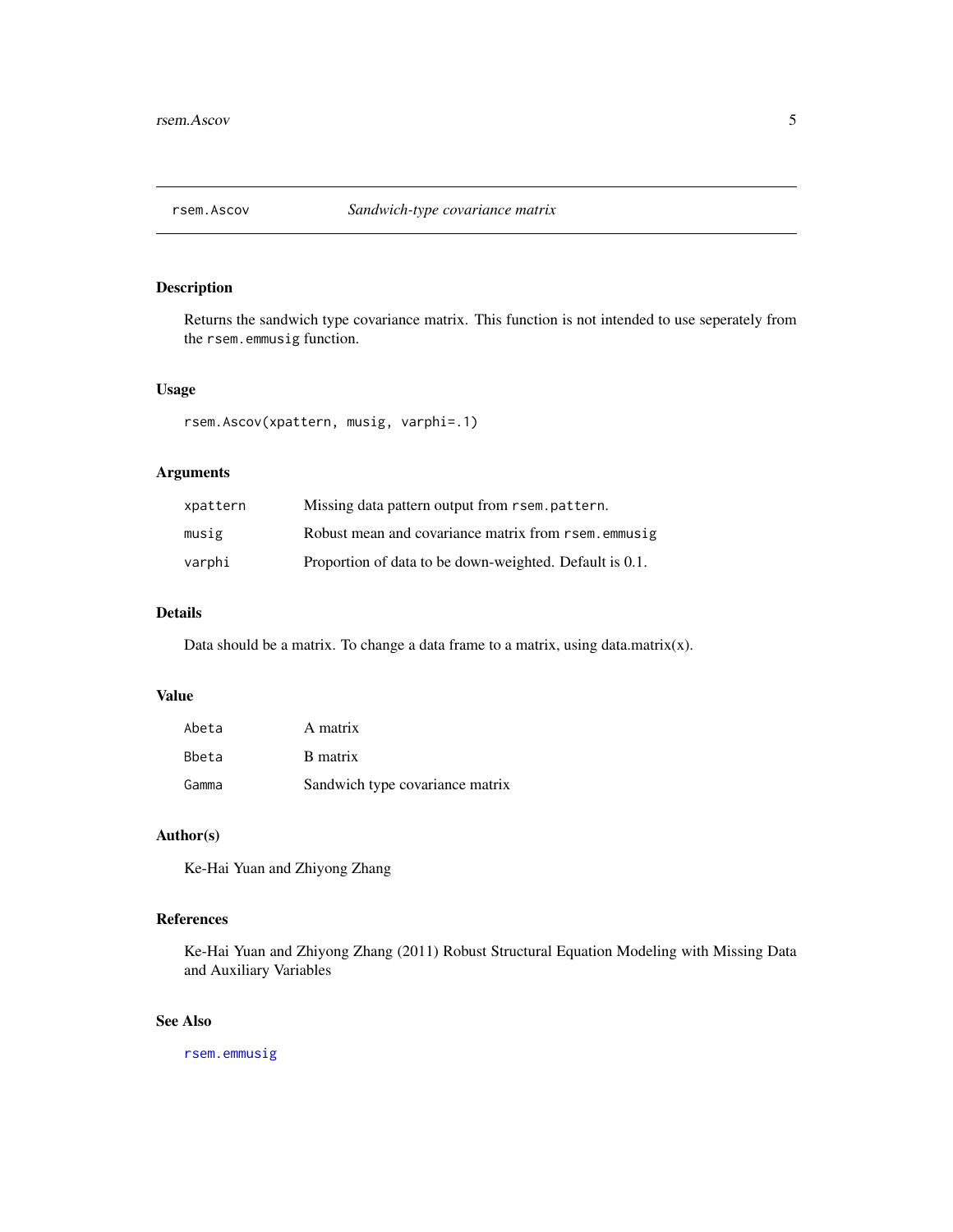6 rsem.DP

#### Examples

```
#dset<-read.table('MardiaMV25.dat.txt', na.string='-99')
#dset<-data.matrix(dset)
#n<-dim(dset)[1]
#p<-dim(dset)[2]
#miss_pattern<-rsem.pattern(n,p,dset)
#misinfo<-miss_pattern$misinfo
#V_forana<-c(1,2,4,5)
#em_results<-rsem.emmusig(dset,misinfo)
#hmu1<-em_results$mu
#hsigma1<-em_results$sigma
#rsem.Ascov(x, hmu1, hsigma1)
```
rsem.DP *Generate a duplication matrix*

#### Description

Generate a duplication matrix

#### Usage

rsem.DP(x)

#### Arguments

x A matrix

#### Author(s)

Ke-Hai Yuan and Zhiyong Zhang

#### References

Ke-Hai Yuan and Zhiyong Zhang (2011) Robust Structural Equation Modeling with Missing Data and Auxiliary Variables

#### Examples

x<-array(1:6, c(2,3)) rsem.DP(x)

<span id="page-5-0"></span>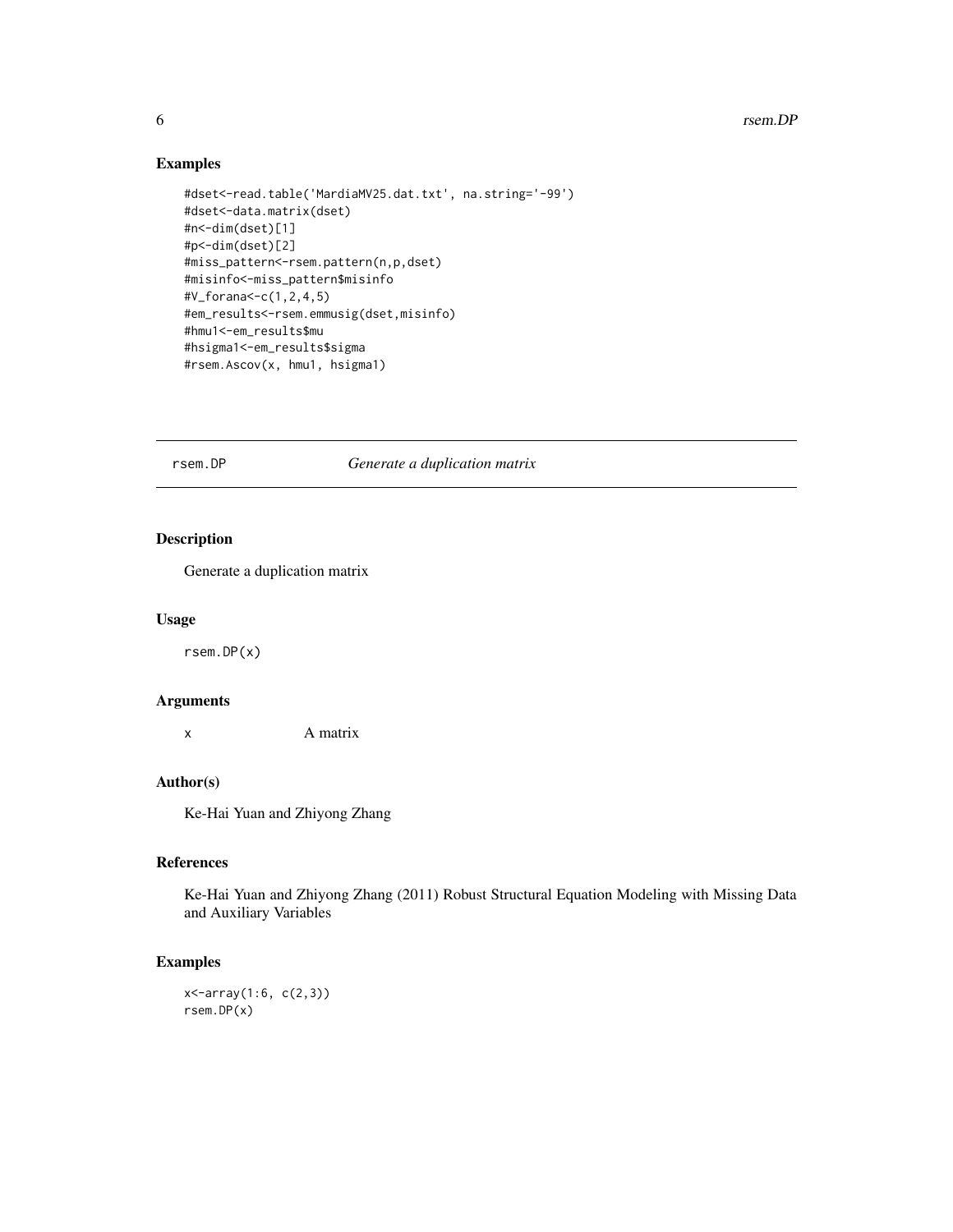<span id="page-6-1"></span><span id="page-6-0"></span>

Robust mean and covariance matrix using Huber-type weight.

#### Usage

```
rsem.emmusig(xpattern, varphi=.1, max.it=1000, st='i')
```
#### Arguments

| xpattern | Missing data pattern output from rsem.pattern.                                                                                                           |  |
|----------|----------------------------------------------------------------------------------------------------------------------------------------------------------|--|
| varphi   | Proportion of data to be down-weighted. Default is 0.1.                                                                                                  |  |
| max.it   | Maximum number of iterations for EM. Default is 1000                                                                                                     |  |
| st       | Starting values for EM algorithm. The default is 0 for mean and I for covariance.<br>Alternative, the starting values can be estimated according to MCD. |  |

#### Details

Estimate mean and covariance matrix using the expectation robust (ER) algorithm.

#### Value

| err   | Error code. 0: good. 1: maximum iterations are exceeded. |
|-------|----------------------------------------------------------|
| mu    | Mean vector                                              |
| sigma | Covariance matrix                                        |

#### Author(s)

Ke-Hai Yuan and Zhiyong Zhang

#### References

Ke-Hai Yuan and Zhiyong Zhang (2011) Robust Structural Equation Modeling with Missing Data and Auxiliary Variables

#### See Also

[rsem.emmusig](#page-6-1)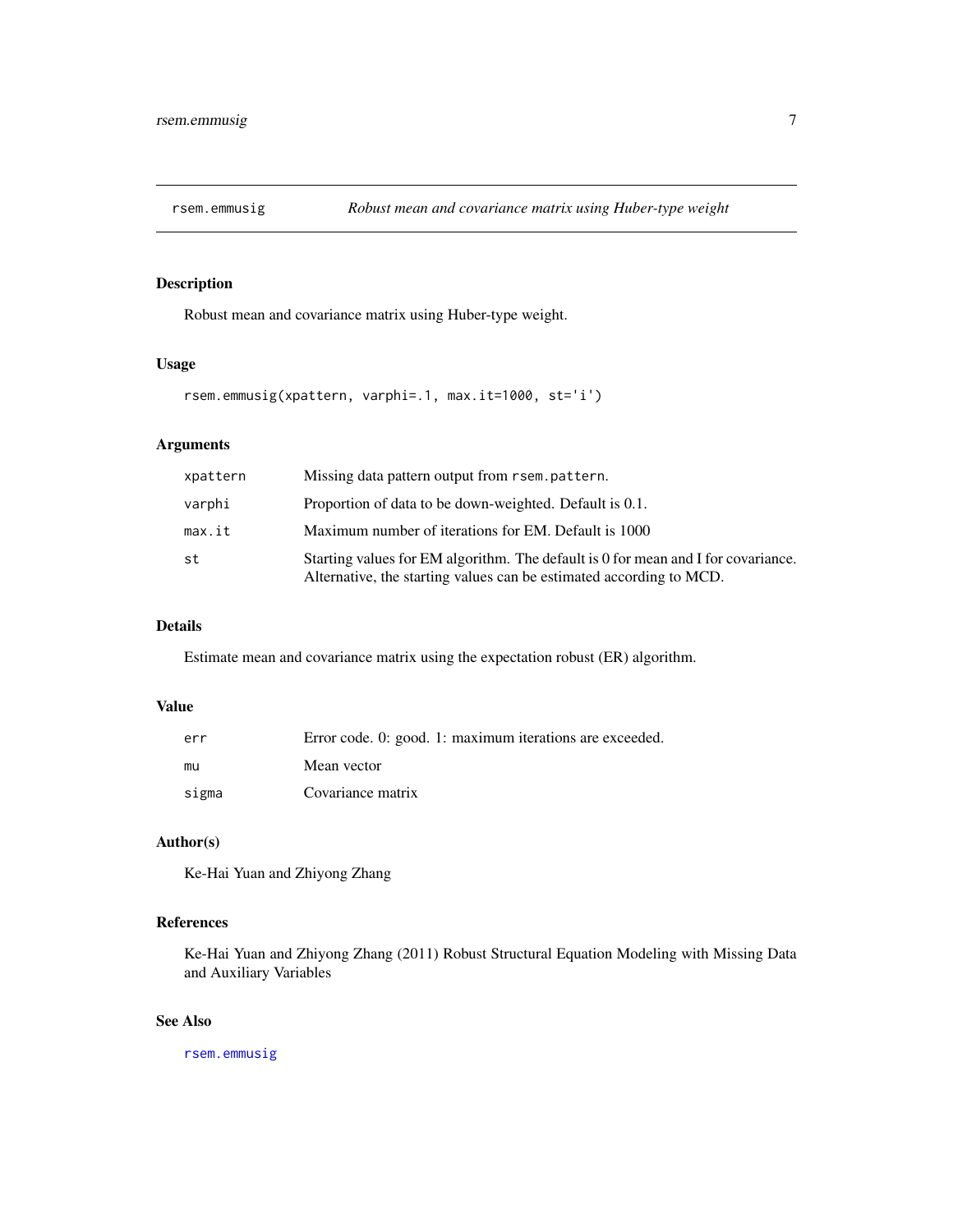#### <span id="page-7-0"></span>8 **8 rsem.fit**

#### Examples

```
#dset<-read.table('MardiaMV25.dat.txt', na.string='-99')
#dset<-data.matrix(dset)
#n<-dim(dset)[1]
#p<-dim(dset)[2]
#miss_pattern<-rsem.pattern(n,p,dset)
#misinfo<-miss_pattern$misinfo
#V_forana<-c(1,2,4,5)
#em_results<-rsem.emmusig(dset,misinfo)
#em_results
```
rsem.fit *Calculate robust test statistics*

#### Description

Calculate robust test statistics

#### Usage

rsem.fit(object, gamma, musig)

#### Arguments

| object | Output from lavaan analysis, such as growth, factor, sem functions. |
|--------|---------------------------------------------------------------------|
| gamma  | Robust covariance matrix for saturated mean and covariances         |
| musig  | Robust saturated mean and covariances                               |

#### Author(s)

Ke-Hai Yuan and Zhiyong Zhang

#### References

Ke-Hai Yuan and Zhiyong Zhang (2011) Robust Structural Equation Modeling with Missing Data and Auxiliary Variables

#### Examples

x<-array(1:6, c(2,3)) rsem.vec(x)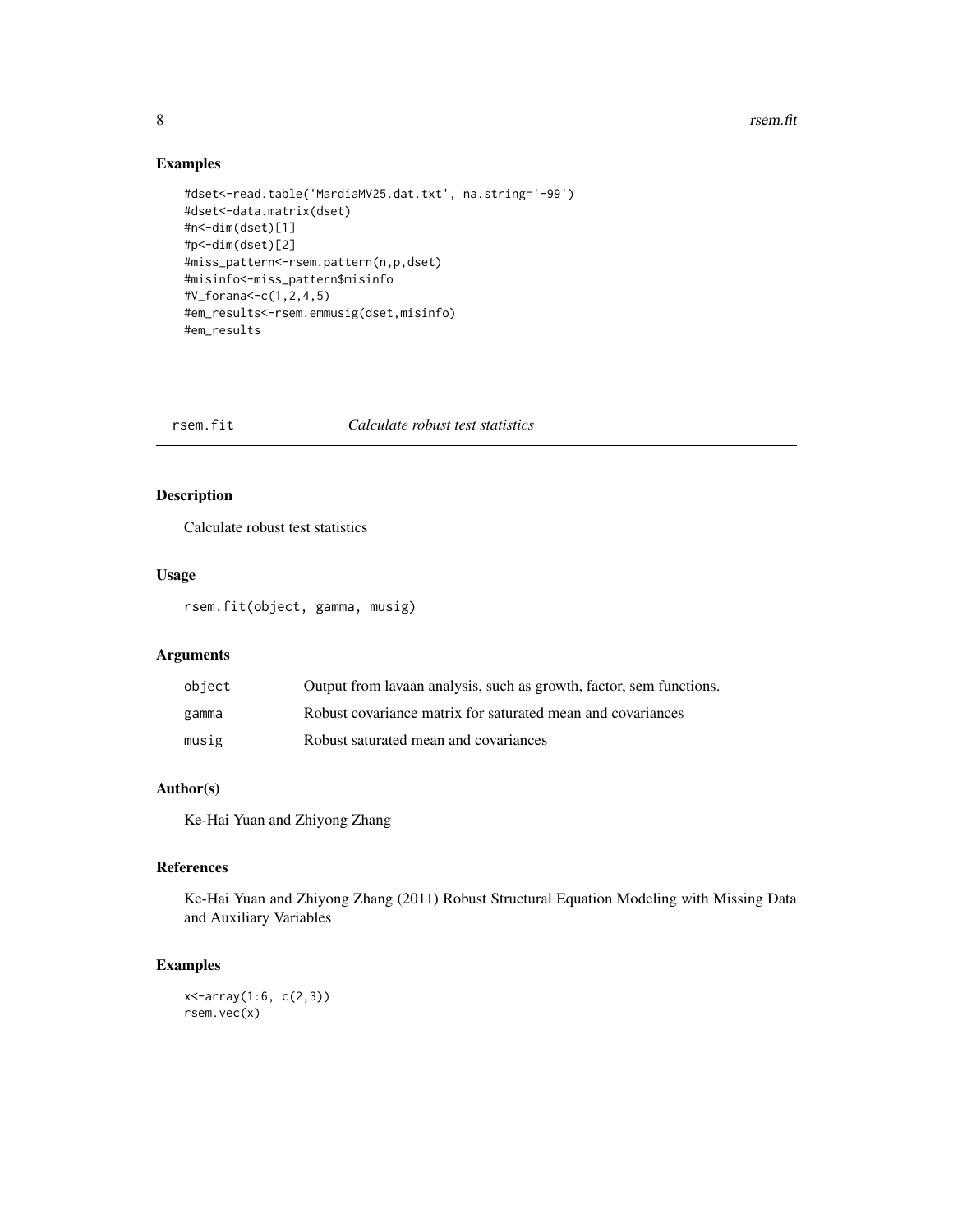<span id="page-8-0"></span>rsem.gname *Internal function*

#### Description

Internal function

#### Usage

rsem.gname(name)

#### Arguments

name Variable names.

#### Author(s)

Ke-Hai Yuan and Zhiyong Zhang

#### References

Ke-Hai Yuan and Zhiyong Zhang (2011) Robust Structural Equation Modeling with Missing Data and Auxiliary Variables

rsem.index *rsem.index function*

## Description

To be added

#### Usage

rsem.index(p, oj)

| - p | number of variables |
|-----|---------------------|
| oi  | observed variables  |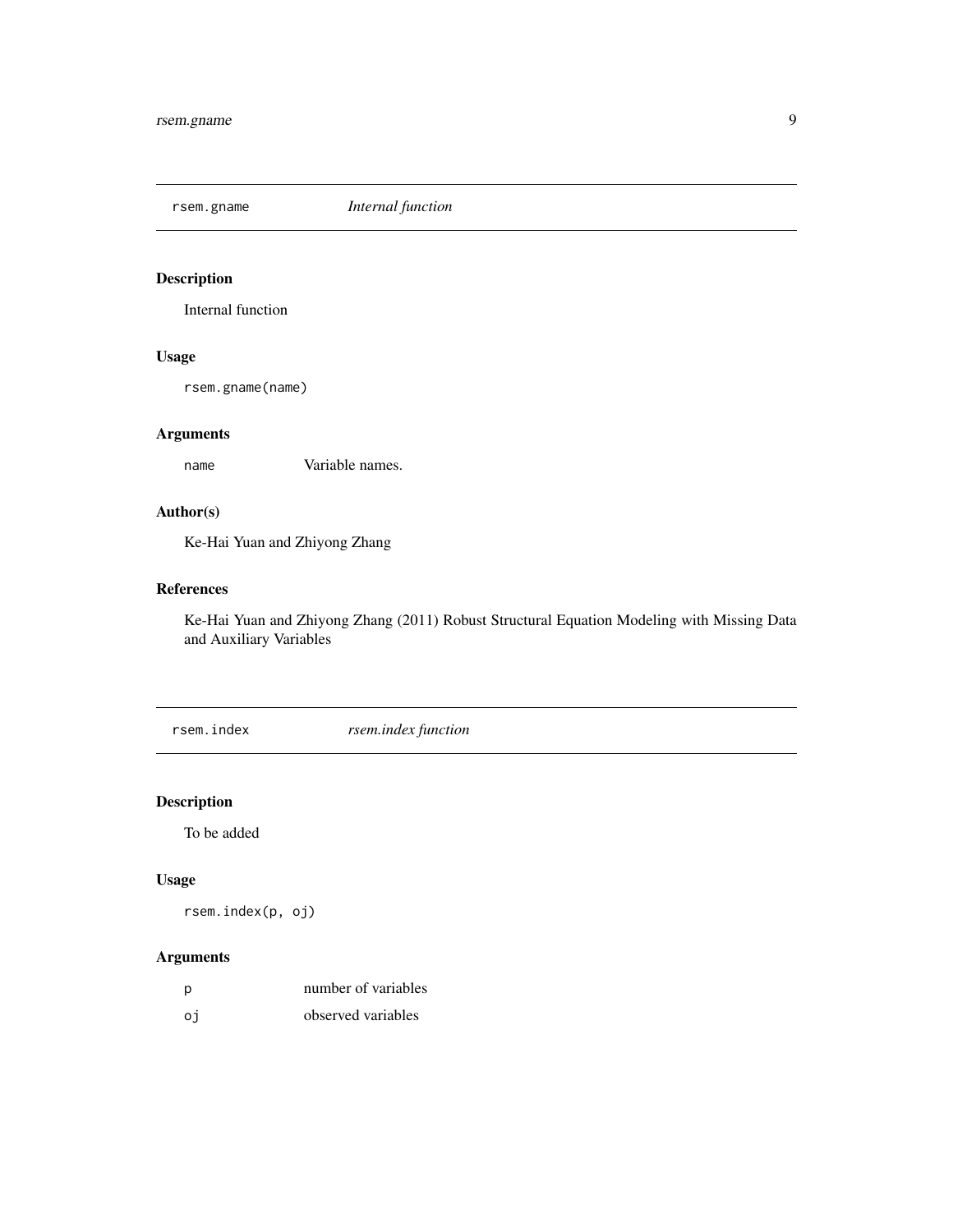<span id="page-9-0"></span>rsem.indexv *rsem.indexv function*

### Description

Internal function.

#### Usage

rsem.indexv(p, select)

#### Arguments

| - p    | number of variables  |
|--------|----------------------|
| select | variables to be used |

| rsem.indexvc function<br>rsem.indexvc |  |
|---------------------------------------|--|
|---------------------------------------|--|

### Description

Internal function.

#### Usage

rsem.indexvc(p, select)

| D      | number of variables  |
|--------|----------------------|
| select | variables to be used |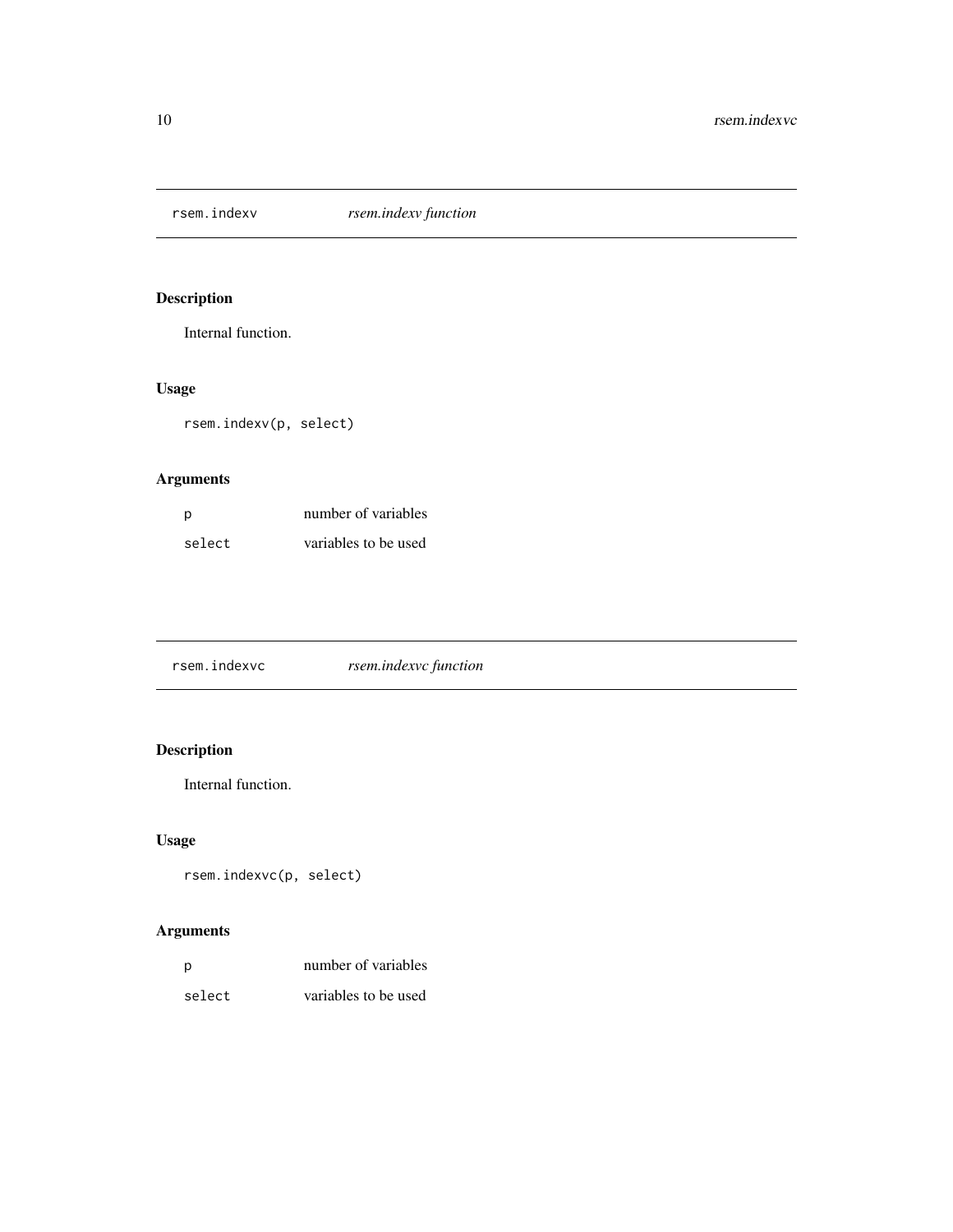<span id="page-10-0"></span>

Conduct robust SEM analysis using lavaan

#### Usage

rsem.lavaan(dset, model, select, varphi=.1, max.it=1000)

#### Arguments

| dset   | A data matrix or a data frame                                                                        |
|--------|------------------------------------------------------------------------------------------------------|
| select | Variables to be seleted for SEM analysis. If omitted, all variables in the data set<br>will be used. |
| model  | The model using lavaan syntax                                                                        |
| varphi | Proportion of data to be down-weighted. Default is 0.1.                                              |
| max.it | Maximum number of iterations for EM. Default is 1000                                                 |

#### Details

This function will run the robust analysis and output results.

#### Author(s)

Ke-Hai Yuan and Zhiyong Zhang

#### References

Yuan, K.-H., & Zhang, Z. (2012). Robust Structural Equation Modeling with Missing Data and Auxiliary Variables. Psychometrika, 77(4), 803-826.

#### See Also

[rsem.pattern](#page-11-1), [rsem.emmusig](#page-6-1), [rsem.Ascov](#page-4-1)

#### Examples

```
data(mardiamv25)
 names(mardiamv25)<-paste('V', 1:5, sep='')
fa.model <- 'f1 = \times V1 + V2
f2 = \times V4 + V5
f1 ~ 1
f2 ~\sim 1
```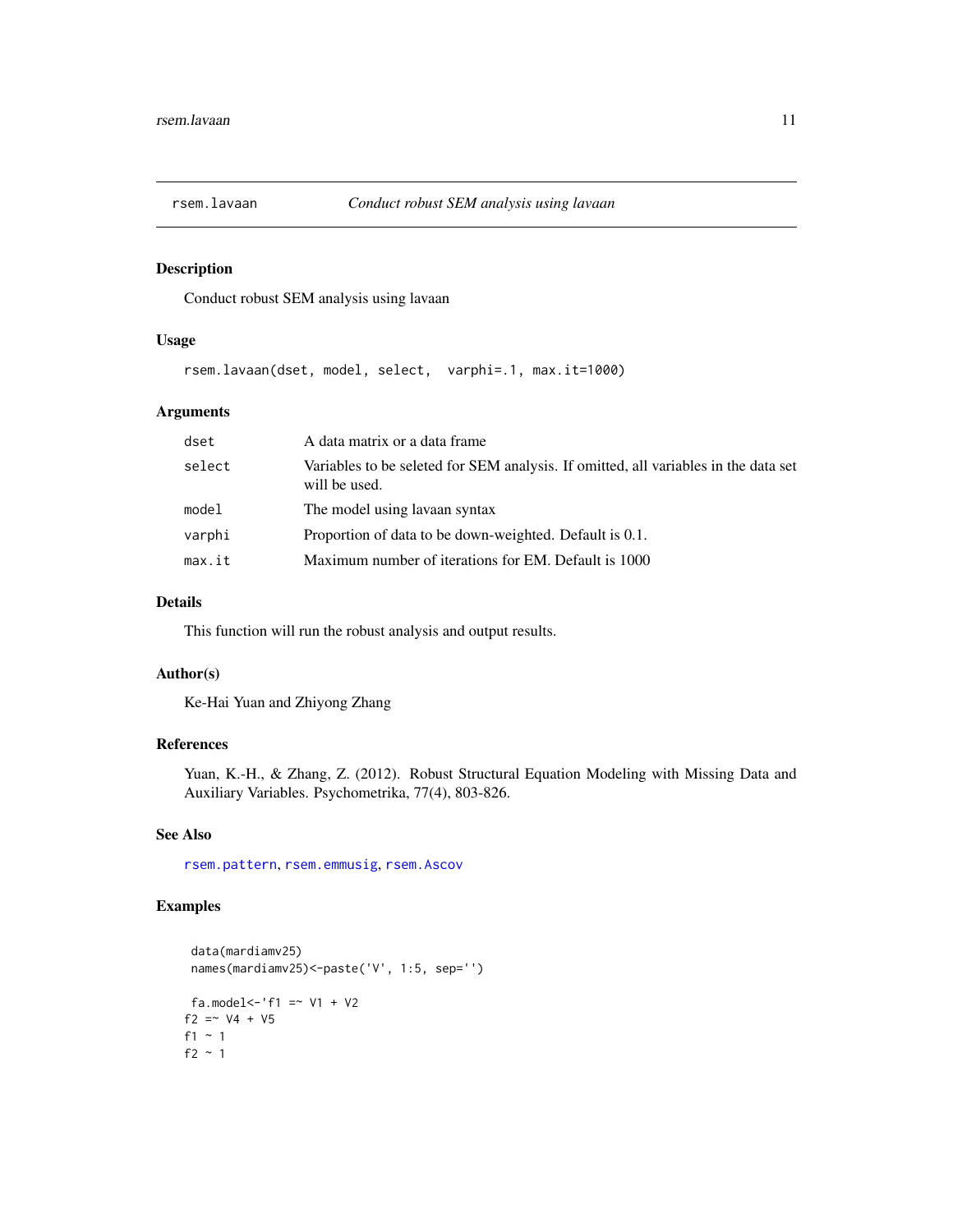```
V1 ~0*1
V2 ~0*1
V4 ~0*1
V5 ~0*1'
```
analysis<-rsem.lavaan(mardiamv25, fa.model, c(1,2,4,5))

<span id="page-11-1"></span>rsem.pattern *Obtaining missing data patterns*

#### Description

This function obtains the missing data patterns and the number of cases in each patterns. It also tells the number of observed variables and their indices for each pattern.

#### Usage

```
rsem.pattern(x, print=FALSE)
```
#### Arguments

|       | A matrix as data                                                 |
|-------|------------------------------------------------------------------|
| print | Whether to print the missing data pattern. The default is FALSE. |

#### Details

The missing data pattern matrix has 2+p columns. The first column is the number cases in that pattern. The second column is the number of observed variables. The last p columns are a matrix with 1 denoting observed data and 0 denoting missing data.

#### Value

| $\mathsf{X}$ | Data ordered according to missing data pattern |
|--------------|------------------------------------------------|
| misinfo      | Missing data pattern matrix                    |
| mispat       | Missing data pattern in better readable form.  |

#### Author(s)

Ke-Hai Yuan and Zhiyong Zhang

#### References

Ke-Hai Yuan and Zhiyong Zhang (2011) Robust Structural Equation Modeling with Missing Data and Auxiliary Variables

<span id="page-11-0"></span>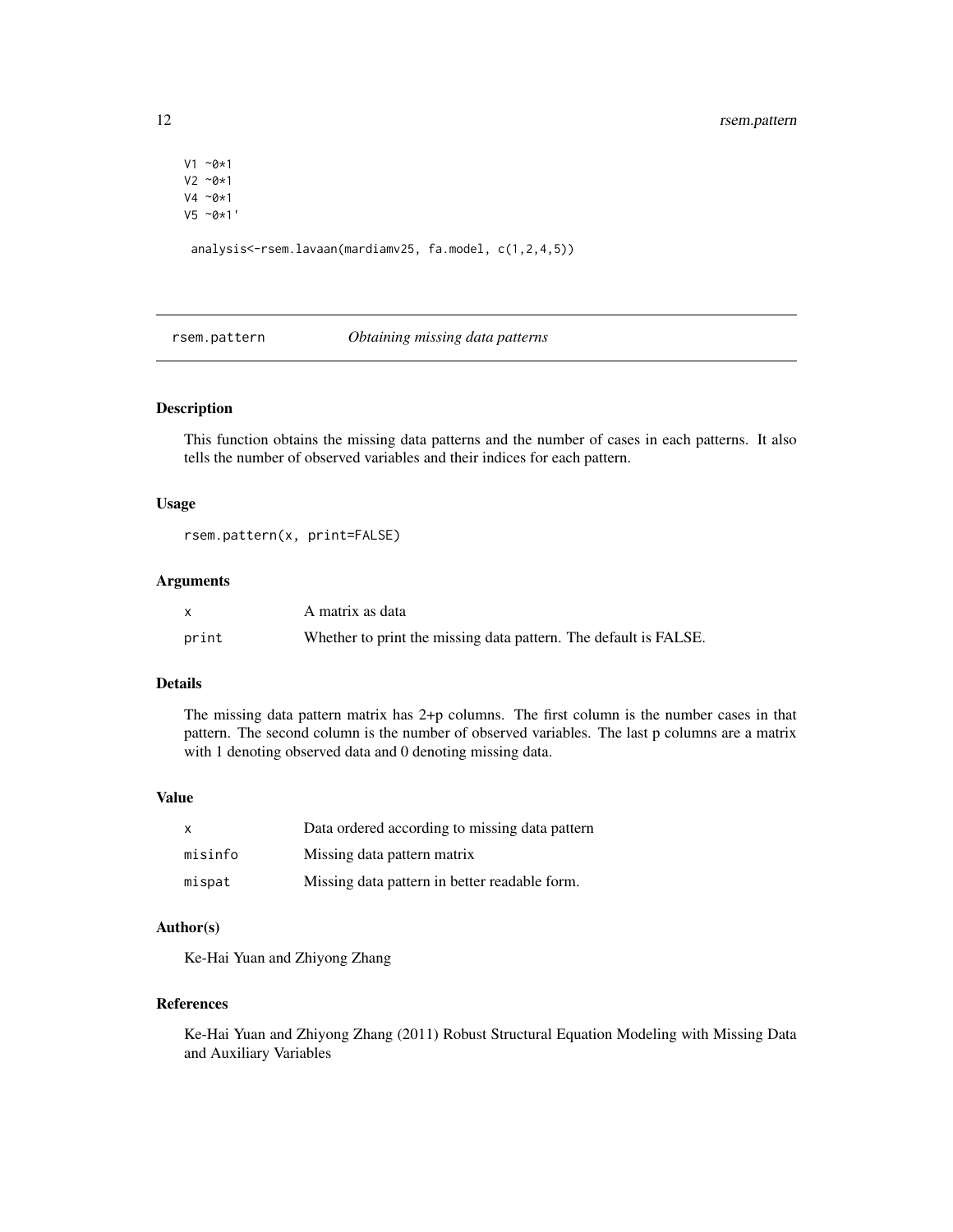#### <span id="page-12-0"></span>rsem.print 13

#### Examples

```
#dset<-read.table('MardiaMV25.dat.txt', na.string='-99')
#dset<-data.matrix(dset)
#n<-dim(dset)[1]
#p<-dim(dset)[2]
#miss_pattern<-rsem.pattern(n,p,dset)
#miss_pattern
```
rsem.print *Organize the output for Lavaan with robust s.e. and test statistics*

#### Description

Organize the output for Lavaan with robust s.e. and test statistics. Modified from the print function of Lavaan.

#### Usage

```
rsem.print(object, robust.se, robust.fit, estimates=TRUE, fit.measures=FALSE,
standardized=FALSE, rsquare=FALSE, std.nox=FALSE, modindices=FALSE)
```
#### Arguments

| object       | Output from lavaan analysis, such as growth, factor, sem functions. |
|--------------|---------------------------------------------------------------------|
| robust.se    | Robust standard error from the function rsem.se                     |
| robust.fit   | Robust fit statistics from the function rsem.fit                    |
| estimates    | Show parameter estimates                                            |
| fit.measures | Show fit statistics of lavaan (no need for it)                      |
| standardized | standardized coefficients                                           |
| rsquare      | R square for dependent variables.                                   |
| std.nox      | to add                                                              |
| modindices   | <b>Modification</b> indices                                         |

#### Details

This function will run the robust analysis and output results.

#### Value

If EQSmodel is not supplied

| sem     | Information for SEM analysis including estimated means, covariance matrix and     |
|---------|-----------------------------------------------------------------------------------|
|         | their sandwich type covariance matrix in the order of mean first and then covari- |
|         | ance matrix.                                                                      |
| misinfo | Information related to missing data pattern                                       |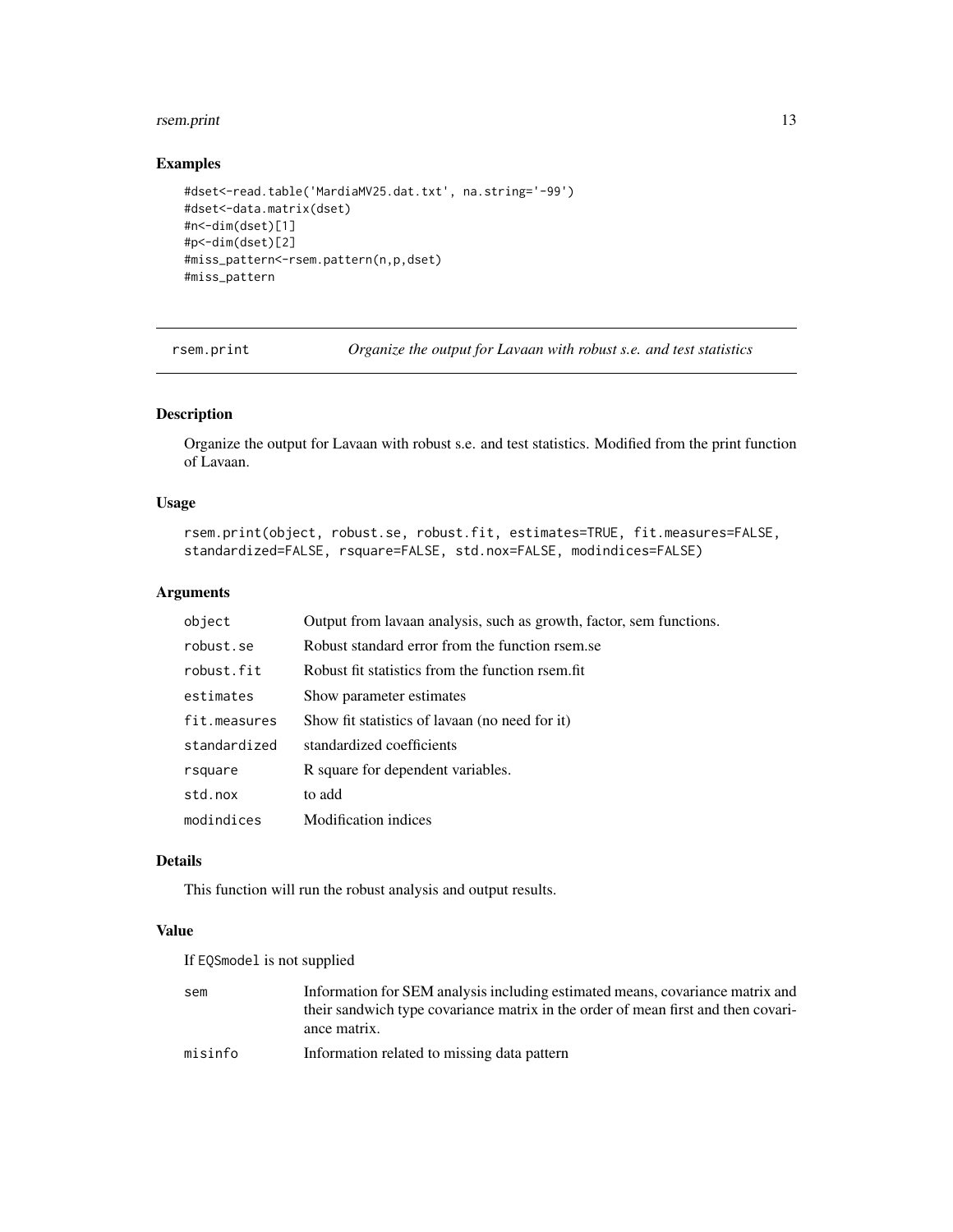<span id="page-13-0"></span>

| em                                                       | Results from expectation robust algorithm                                                                                                                   |  |
|----------------------------------------------------------|-------------------------------------------------------------------------------------------------------------------------------------------------------------|--|
| ascov                                                    | Covariance matrix                                                                                                                                           |  |
| If EQSmodel is supplied,                                 |                                                                                                                                                             |  |
| sem                                                      | Information for SEM analysis including estimated means, covariance matrix and<br>their sandwich type covariance matrix according to the requirement of EQS. |  |
| In addition, the following model parameters are from EQS |                                                                                                                                                             |  |
| fit.stat                                                 | Fit indices and associated p-values                                                                                                                         |  |
| para                                                     | Parameter estimates                                                                                                                                         |  |
| egs                                                      | All information from REQS                                                                                                                                   |  |

#### Author(s)

Ke-Hai Yuan and Zhiyong Zhang

#### References

Ke-Hai Yuan and Zhiyong Zhang (2011) Robust Structural Equation Modeling with Missing Data and Auxiliary Variables

#### See Also

[rsem.pattern](#page-11-1), [rsem.emmusig](#page-6-1), [rsem.Ascov](#page-4-1)

#### Examples

```
##\dontrun{
## an example
 data(mardiamv25)
 names(mardiamv25)<-paste('V', 1:5, sep='')
 fa.model <- 'f1 = \times V1 + V2
f2 = ~\text{V4} + V5
f1 ~ 1
f2 \sim 1
V1 ~0*1
V2 ~0*1
V4 ~0*1
V5 ~0*1'
pat<-rsem.pattern(mardiamv25)
phi<-0.1
musig<-rsem.emmusig(pat, varphi=phi)
res.lavaan<-sem(fa.model, sample.cov=musig$sigma, sample.mean=musig$mu, sample.nobs=88,mimic='EQS')
```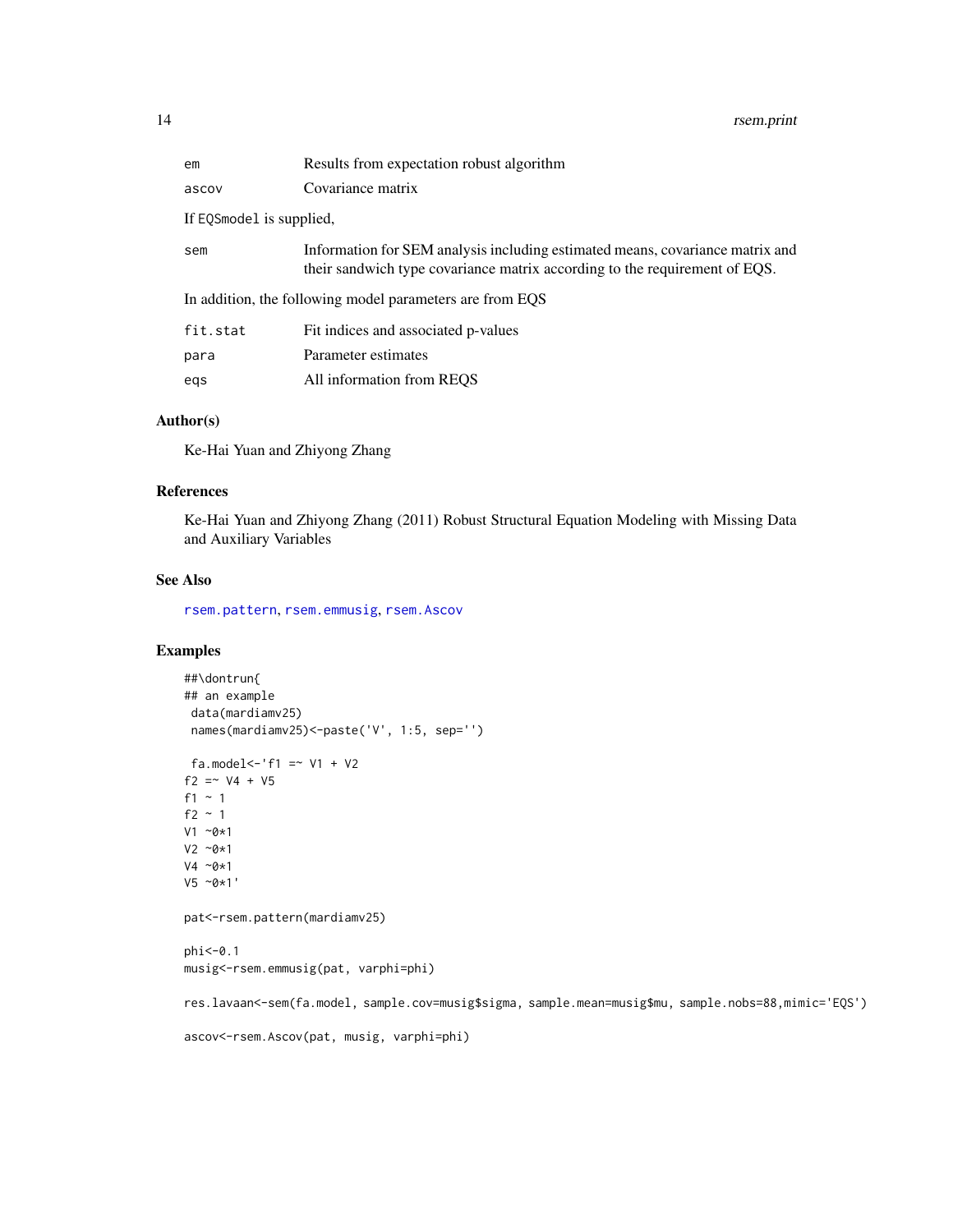#### <span id="page-14-0"></span>rsem.se and the state of the state of the state of the state of the state of the state of the state of the state of the state of the state of the state of the state of the state of the state of the state of the state of th

```
robust.se<-rsem.se(res.lavaan, ascov$Gamma)
robust.fit <- rsem.fit(res.lavaan, ascov$Gamma, musig)
rsem.print(res.lavaan, robust.se, robust.fit)
## }
```
#### rsem.se *Calculate robust standard errors*

#### Description

Calculate robust standard errors

#### Usage

rsem.se(object, gamma)

#### Arguments

| object | Output from lavaan analysis, such as growth, factor, sem functions. |
|--------|---------------------------------------------------------------------|
| gamma  | Robust covariance matrix for saturated mean and covariances         |

#### Author(s)

Ke-Hai Yuan and Zhiyong Zhang

#### References

Ke-Hai Yuan and Zhiyong Zhang (2011) Robust Structural Equation Modeling with Missing Data and Auxiliary Variables

#### Examples

```
x<-array(1:6, c(2,3))
rsem.vec(x)
```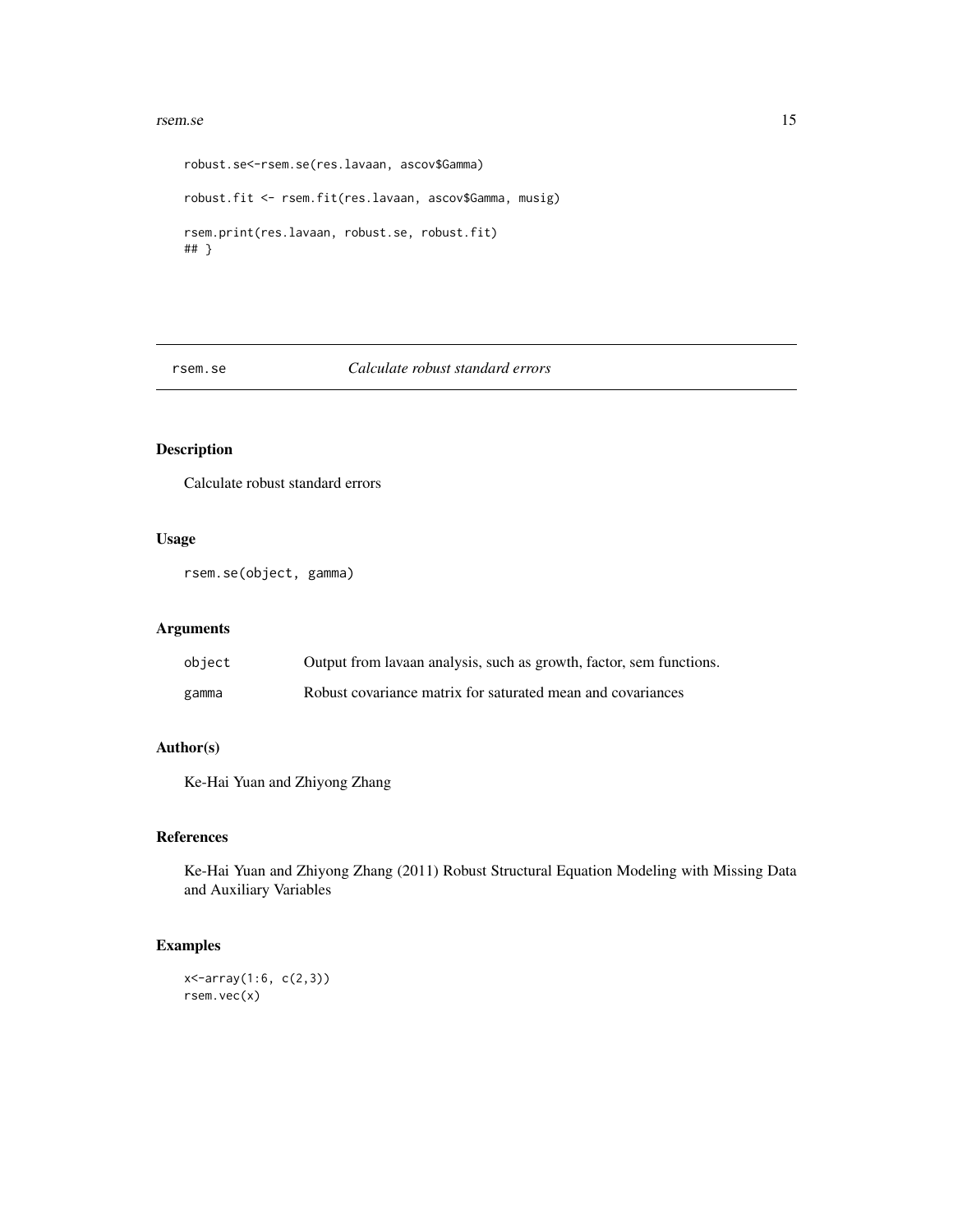<span id="page-15-0"></span>

Calculate the squared sum of a matrix

#### Usage

rsem.ssq(x)

#### Arguments

x A matrix

#### Author(s)

Ke-Hai Yuan and Zhiyong Zhang

#### References

Ke-Hai Yuan and Zhiyong Zhang (2011) Robust Structural Equation Modeling with Missing Data and Auxiliary Variables

#### Examples

x<-array(1:6, c(2,3)) rsem.ssq(x)

rsem.switch *swith function*

#### Description

swith function

#### Usage

```
rsem.switch(p)
```
#### Arguments

p number of variables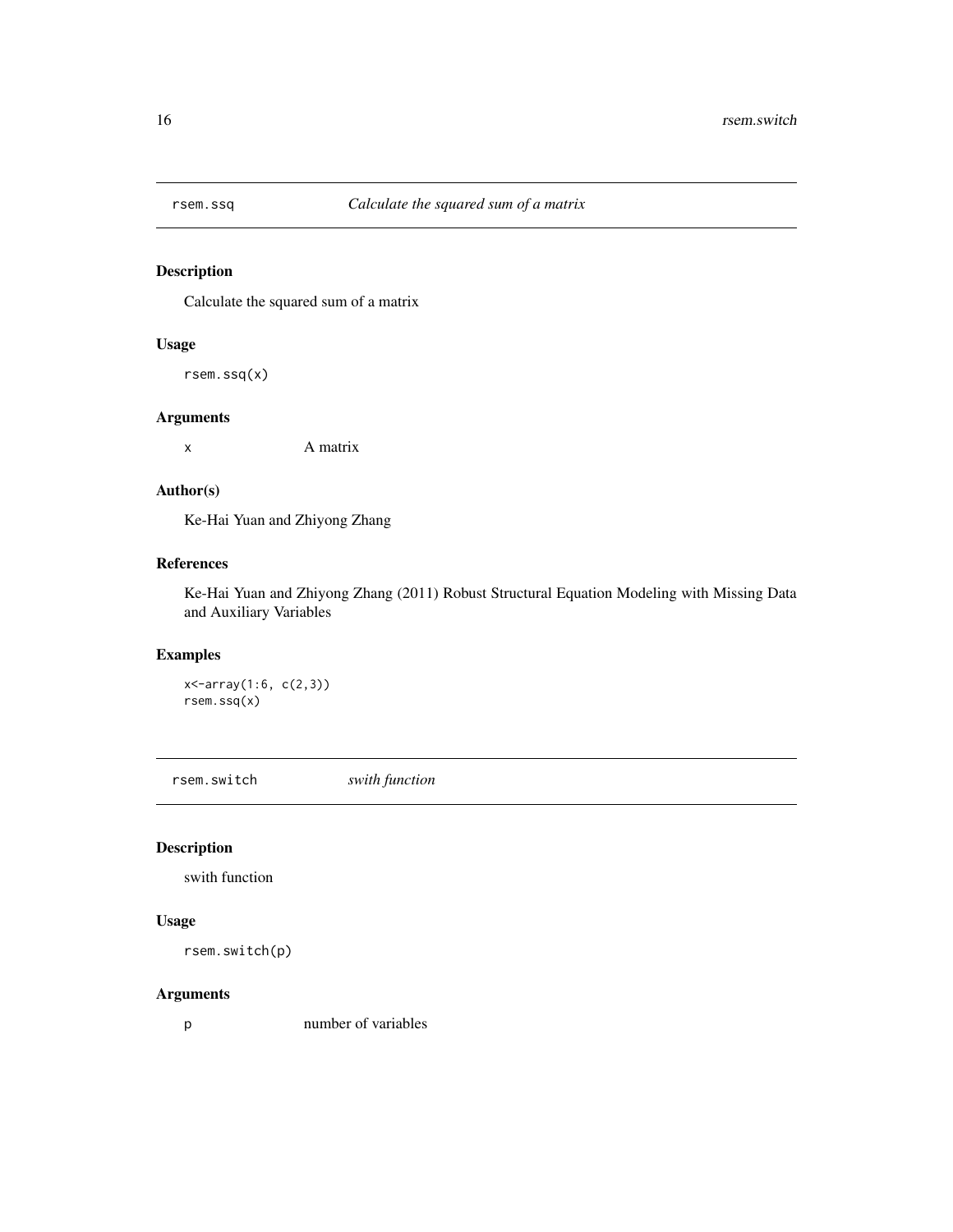<span id="page-16-0"></span>rsem.switch.gamma *Internal function*

#### Description

Internal function

#### Usage

rsem.switch.gamma(gamma, ov.names)

#### Arguments

| gamma    | Robust covariance matrix for saturated mean and covariances |
|----------|-------------------------------------------------------------|
| ov.names | Observed variable names.                                    |

#### Author(s)

Ke-Hai Yuan and Zhiyong Zhang

#### References

Ke-Hai Yuan and Zhiyong Zhang (2011) Robust Structural Equation Modeling with Missing Data and Auxiliary Variables

rsem.vec *Stacking a matrix to a vector*

#### Description

Stacking a matrix to a vector

#### Usage

rsem.vec(x)

#### Arguments

x A matrix

#### Author(s)

Ke-Hai Yuan and Zhiyong Zhang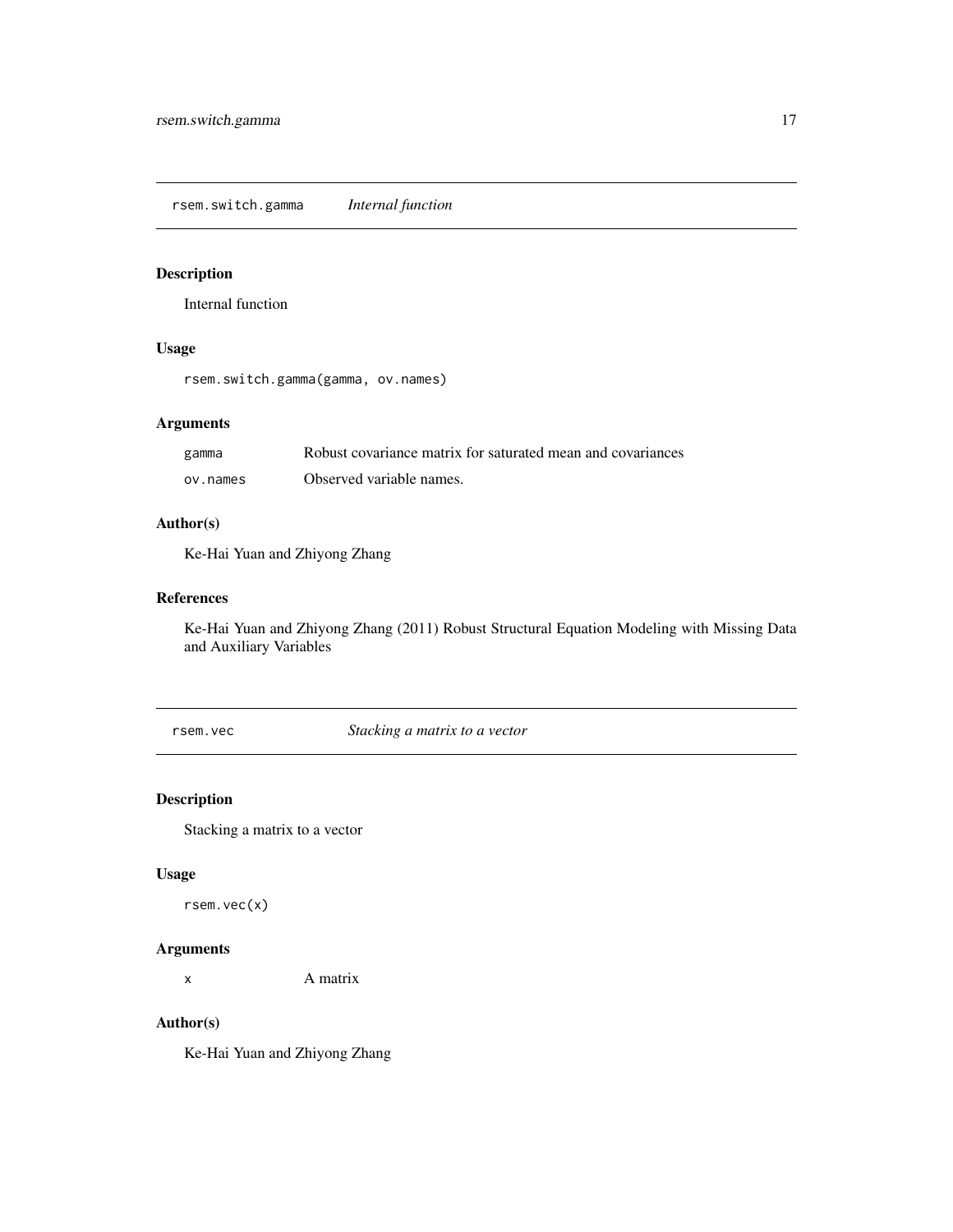#### <span id="page-17-0"></span>References

Ke-Hai Yuan and Zhiyong Zhang (2011) Robust Structural Equation Modeling with Missing Data and Auxiliary Variables

#### Examples

x<-array(1:6, c(2,3)) rsem.vec(x)

#### rsem.vech *Stacking lower triange of a matrix to a vector*

#### Description

Stacking lower triange of a matrix to a vector

#### Usage

rsem.vech(x)

#### Arguments

x A matrix

#### Author(s)

Ke-Hai Yuan and Zhiyong Zhang

#### References

Ke-Hai Yuan and Zhiyong Zhang (2011) Robust Structural Equation Modeling with Missing Data and Auxiliary Variables

#### Examples

x<-array(1:9, c(3,3)) rsem.vec(x)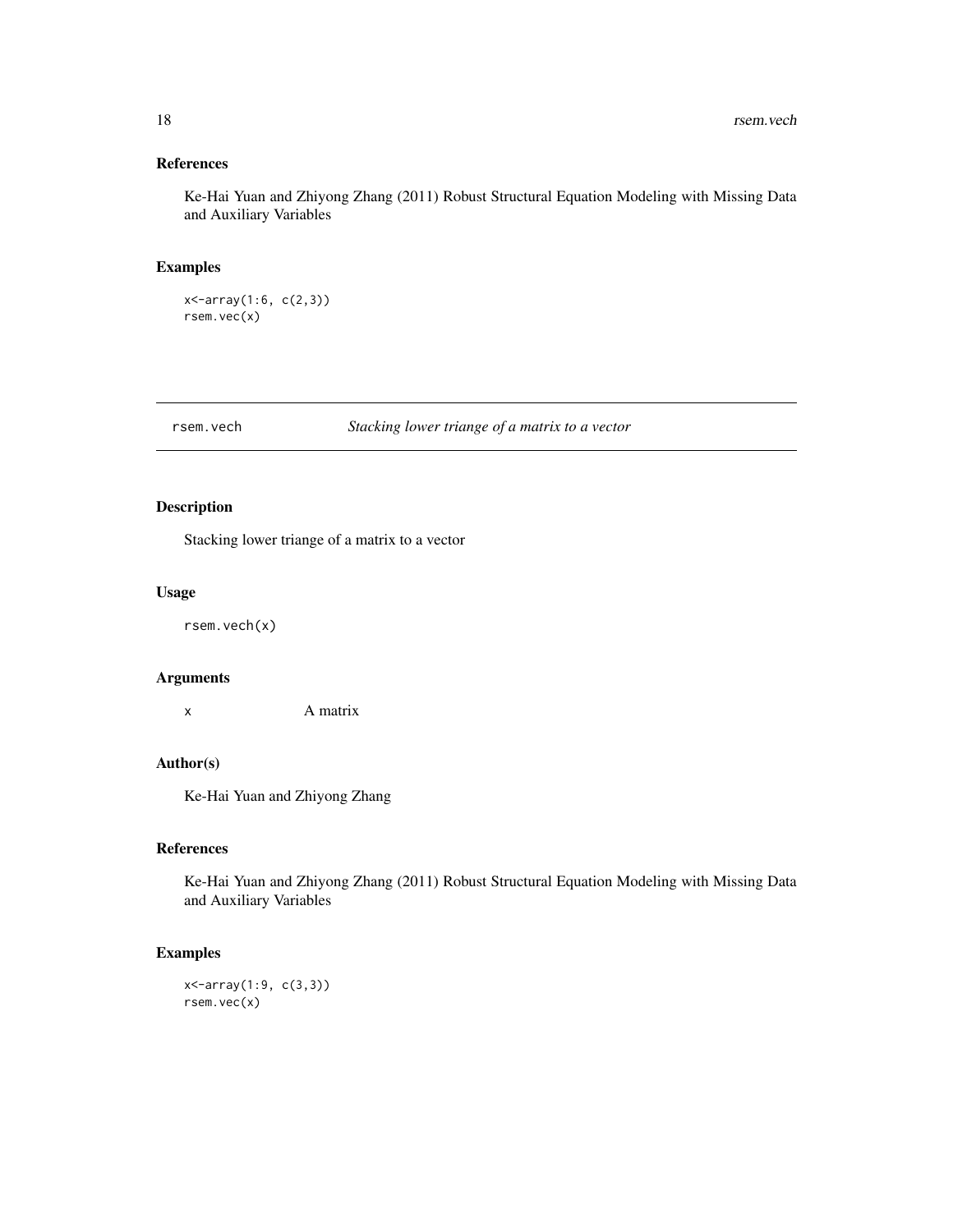<span id="page-18-0"></span>

Calculate weight for each subject in estimating the mean and covariance matrix.

#### Usage

```
rsem.weight(x, varphi, mu0, sig0)
```
#### Arguments

| $\mathsf{x}$ | Data                      |
|--------------|---------------------------|
| varphi       | Downweight rate.          |
| mu0          | Robust mean               |
| sig0         | Robust covariance matrix. |

#### Value

| w1 | Weight for robust mean estimates       |
|----|----------------------------------------|
| w2 | Weight for robust covariance estimates |

#### Author(s)

Zhiyong Zhang and Ke-Hai Yuan

#### References

Yuan, K.-H., & Zhang, Z. (2012). Robust Structural Equation Modeling with Missing Data and Auxiliary Variables. Psychometrika, 77(4), 803-826.

semdiag.combinations *Enumerate the Combinations of the Elements of a Vector*

#### Description

Enumerate the Combinations of the Elements of a Vector

#### Usage

semdiag.combinations(n, r)

| - n          | Size of the source vector  |
|--------------|----------------------------|
| <sub>r</sub> | Size of the target vectors |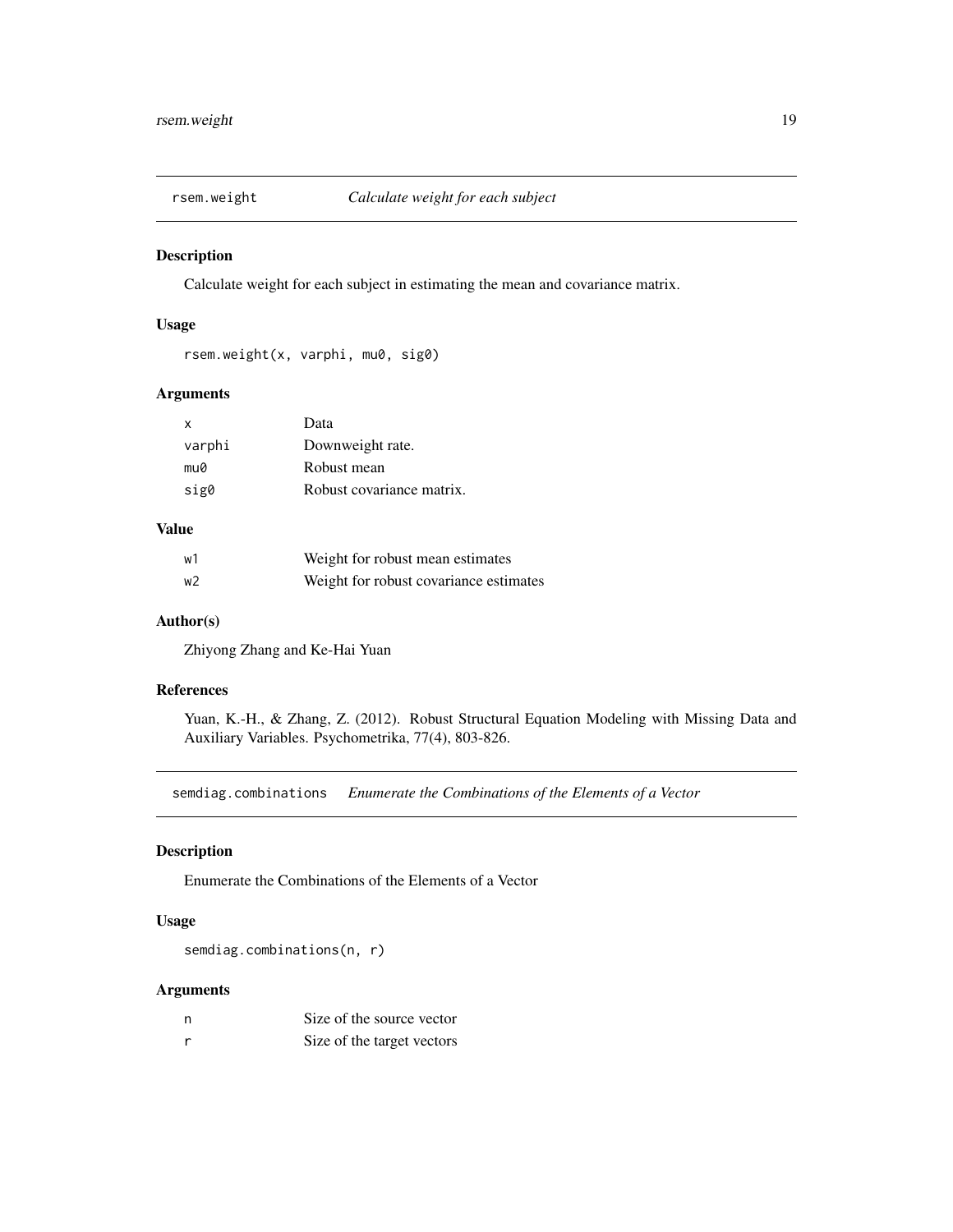<span id="page-19-1"></span><span id="page-19-0"></span>semdiag.read.eqs *Import of EQS outputs into R*

#### Description

This function reads EQS output files (.ets, .CBK and .ETP) into R and stores the results as objects.

#### Usage

```
semdiag.read.eqs(file)
```
#### Arguments

file The name (string) of the .ets file or the full path which the data are to be read from. If it does not contain an absolute path, the file name is relative to the current working directory, 'getwd()'. A .CBK and .ETP file have to be of the same name and in the same directory.

#### Details

The value list below provides objects for the full EQS output. If in EQS some objects are not computed, the corresponding values in R are NA.

#### Value

Returns a list with the following objects:

| model.info  | General model information              |
|-------------|----------------------------------------|
| pval        | p-values for various test statistics   |
| fit.indices | Variuos fit indices                    |
| model.desc  | Descriptive measures                   |
| Phi         | Phi matrix                             |
| Gamma       | Gamma matrix                           |
| Beta        | Beta matrix                            |
| par.table   | Parameter table (with standard errors) |
| sample.cov  | Sample covariance matrix               |
| sigma.hat   | Model covariance matrix                |
| inv.infmat  | Inverse information matrix             |
| rinv.infmat | Robust inverse information matrix      |
| cinv.infmat | Corrected inverse information matrix   |
| derivatives | First derivatives                      |
| moment4     | Matrix with 4th moments                |
| ssolution   | Standardized elements                  |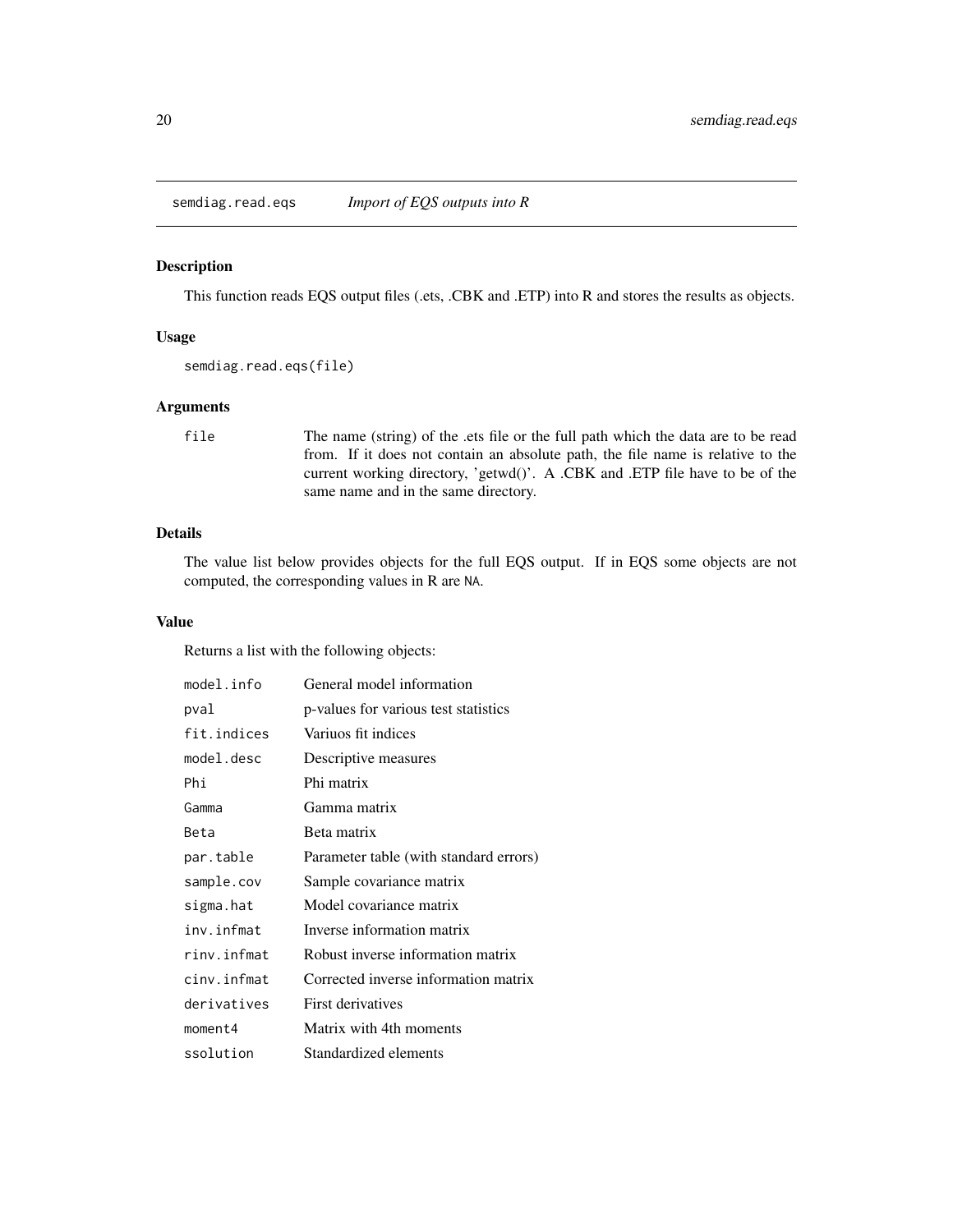#### <span id="page-20-0"></span>semdiag.run.eqs 21

| Rsquared  | R-squared measures                                             |
|-----------|----------------------------------------------------------------|
| fac.means | Factor means                                                   |
| var.desc  | Descriptive measures for the variables (univariate statistics) |
| indstd    | Independent variable standardization vector                    |
| depstd    | Dependent variable standardization vector                      |

#### Author(s)

Patrick Mair, Eric Wu

#### References

Bentler, P. M. (2008). EQS Program Manual. Encino, CA: Multivariate Software Inc.

#### See Also

[semdiag.call.eqs](#page-20-1), [semdiag.run.eqs](#page-20-2)

<span id="page-20-2"></span>semdiag.run.eqs *Run EQS from R*

#### <span id="page-20-1"></span>Description

Calls an EQS script file from R, executes EQS, and imports the results into R. Basically it is a wrapper function of call.eqs and the subsequent read.eqs.

#### Usage

semdiag.run.eqs(EQSpgm, EQSmodel, serial, Rmatrix = NA, datname = NA, LEN = 2000000) semdiag.call.eqs(EQSpgm, EQSmodel, serial, Rmatrix = NA, datname = NA, LEN = 2000000)

| EQSpgm     | String containing path where EQS is located (see details)                                                                       |
|------------|---------------------------------------------------------------------------------------------------------------------------------|
| EOSmodel   | String containing path where eqs script file is located (see details)                                                           |
| serial     | EOS serial number as integer value                                                                                              |
| Rmatrix    | Optional matrix argument if data or covariances are stored in R                                                                 |
| datname    | If data is specified, a filename (string) must be provided for saving the data in<br>text format (blank separated; see details) |
| <b>LEN</b> | Integer containing number of working array units. By default, it is 2000000 8<br>bytes units                                    |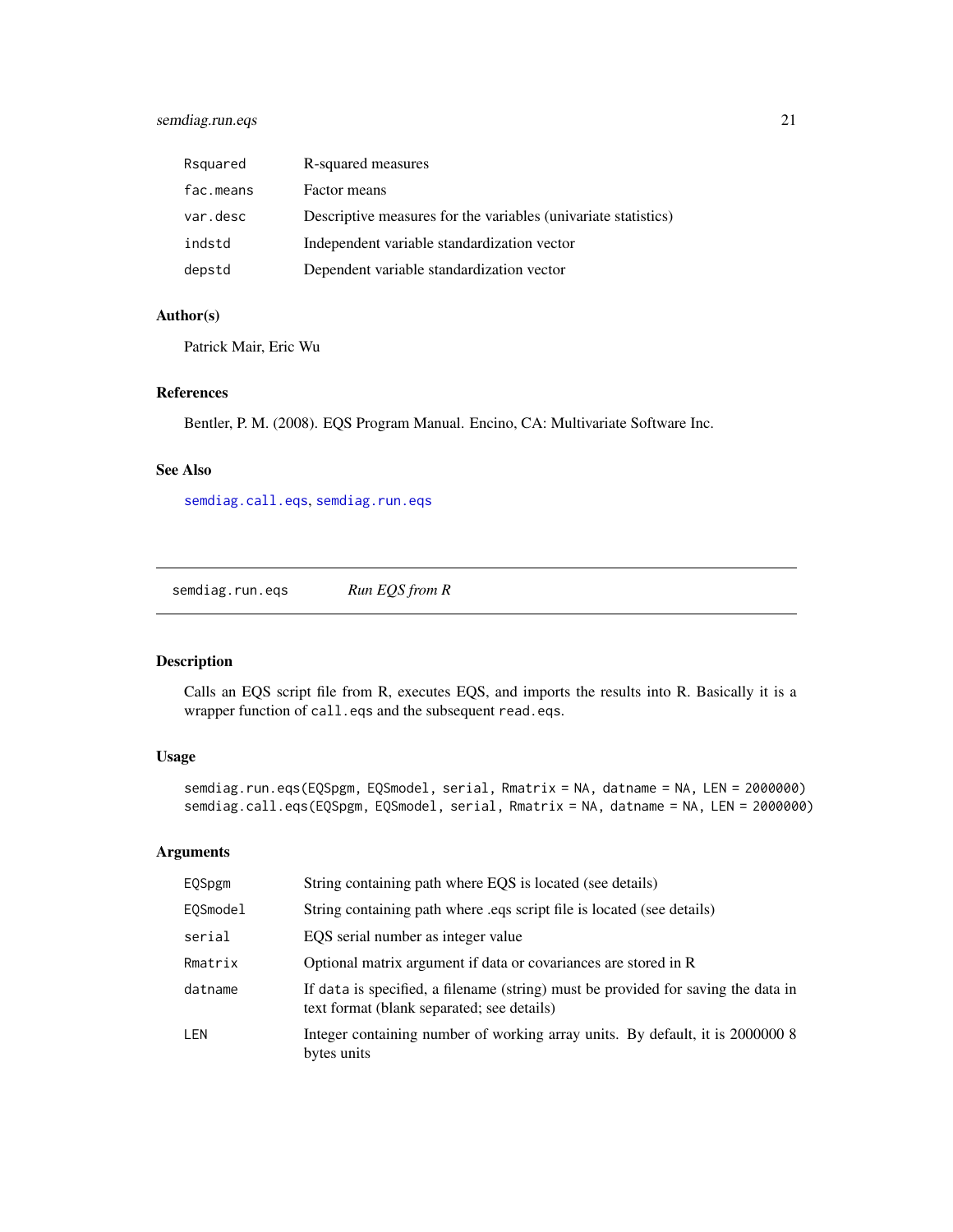#### Details

If the path in EQSpgm and EQSmodel contains a blank, single quotes and double quotes are required in argument. See EQSpgm argument in examples. The last statement in the EQSpgm argument refers to the name of the executable program file. Under Windows it is ".../WINEQS" (referring to WINEQS.exe), under Mac ".../MACEQS" and under Linux ".../EQS". When specifying the path, use slash instead of backslash.

The .ETS, .CBK and .ETP files are written in the directory where the .eqs file is located. Note that these 3 files must be in the same directory than the .eqs file.

The argument datname must match with the input data specified in the corresponding .eqs file. This option can be used for simulations: Generate data in R, run.eqs() on with the corresponding data argument, pick out the relevant return values.

The value list below provides objects for the full EQS output. If in EQS some objects are not computed, the corresponding values in R are NA.

#### Value

Returns a list with the following objects:

| success     | TRUE if estimation was successful, FALSE otherwise             |
|-------------|----------------------------------------------------------------|
| model.info  | General model information                                      |
| pval        | p-values for various test statistics                           |
| fit.indices | Variuos fit indices                                            |
| model.desc  | Descriptive measures                                           |
| Phi         | Phi matrix                                                     |
| Gamma       | Gamma matrix                                                   |
| Beta        | Beta matrix                                                    |
| par.table   | Parameter table (with standard errors)                         |
| sample.cov  | Sample covariance matrix                                       |
| sigma.hat   | Model covariance matrix                                        |
| inv.infmat  | Inverse information matrix                                     |
| rinv.infmat | Robust inverse information matrix                              |
| cinv.infmat | Corrected inverse information matrix                           |
| derivatives | First derivatives                                              |
| moment4     | Matrix with 4th moments                                        |
| ssolution   | Standardized elements                                          |
| Rsquared    | R-squared measures                                             |
| fac.means   | Factor means                                                   |
| var.desc    | Descriptive measures for the variables (univariate statistics) |
| indstd      | Independent variable standardization vector                    |
| depstd      | Dependent variable standardization vector                      |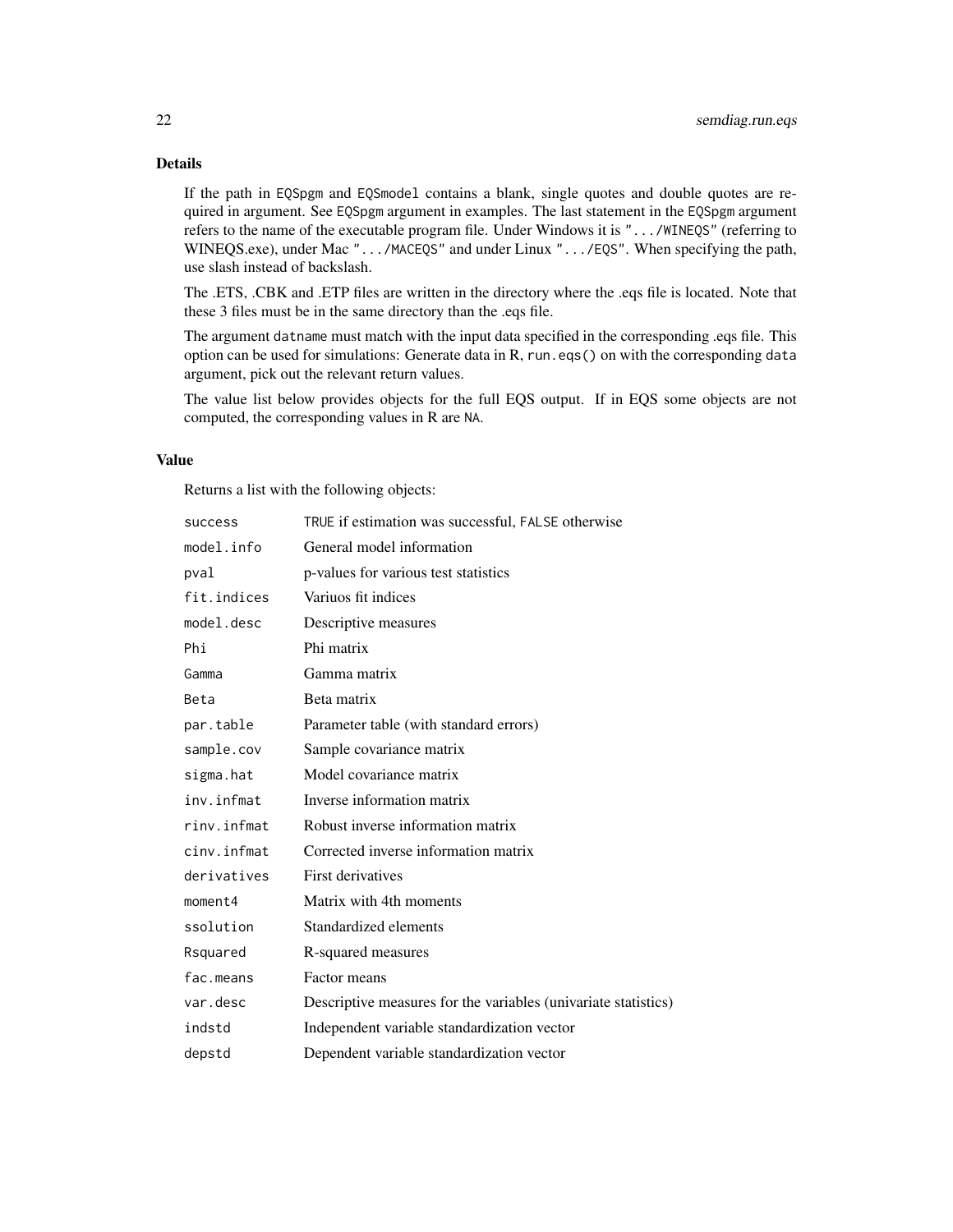#### <span id="page-22-0"></span>semdiag.run.eqs 23

#### Author(s)

Patrick Mair, Eric Wu

#### References

Bentler, P. M. (1995). EQS Program Manual. Encino, CA: Multivariate Software Inc.

#### See Also

[semdiag.read.eqs](#page-19-1), [semdiag.call.eqs](#page-20-1)